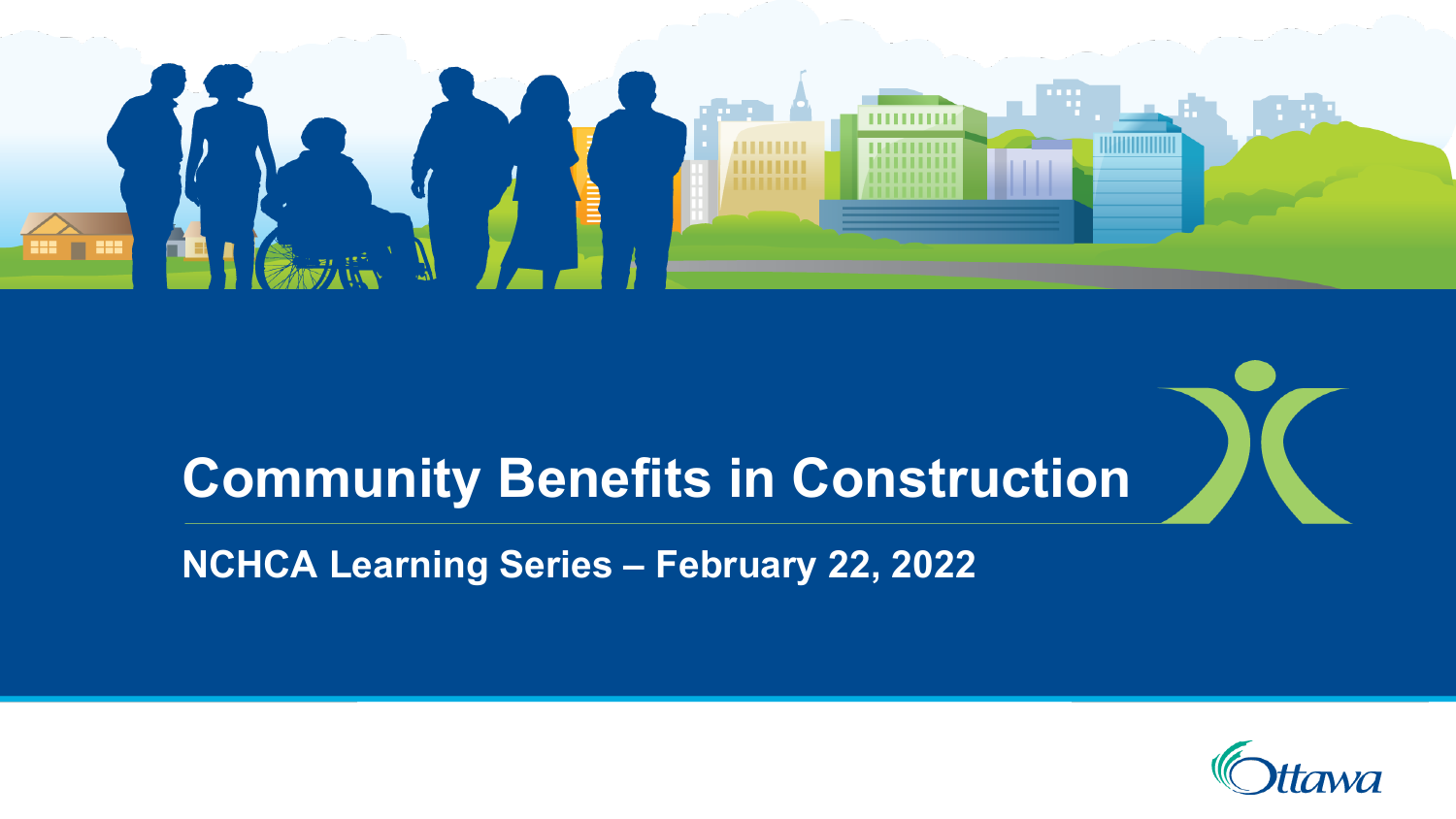# **Identifying Community Benefits**



- Project benefits:
- Safety
- Quality roads, bridges and pathways

Ancillary Community benefits:

- Employment of staff
- Materials and services

#### Expanded Community benefits:

- Employment of priority groups
- Locally purchased materials
- Services and Subcontracts from community impact organizations

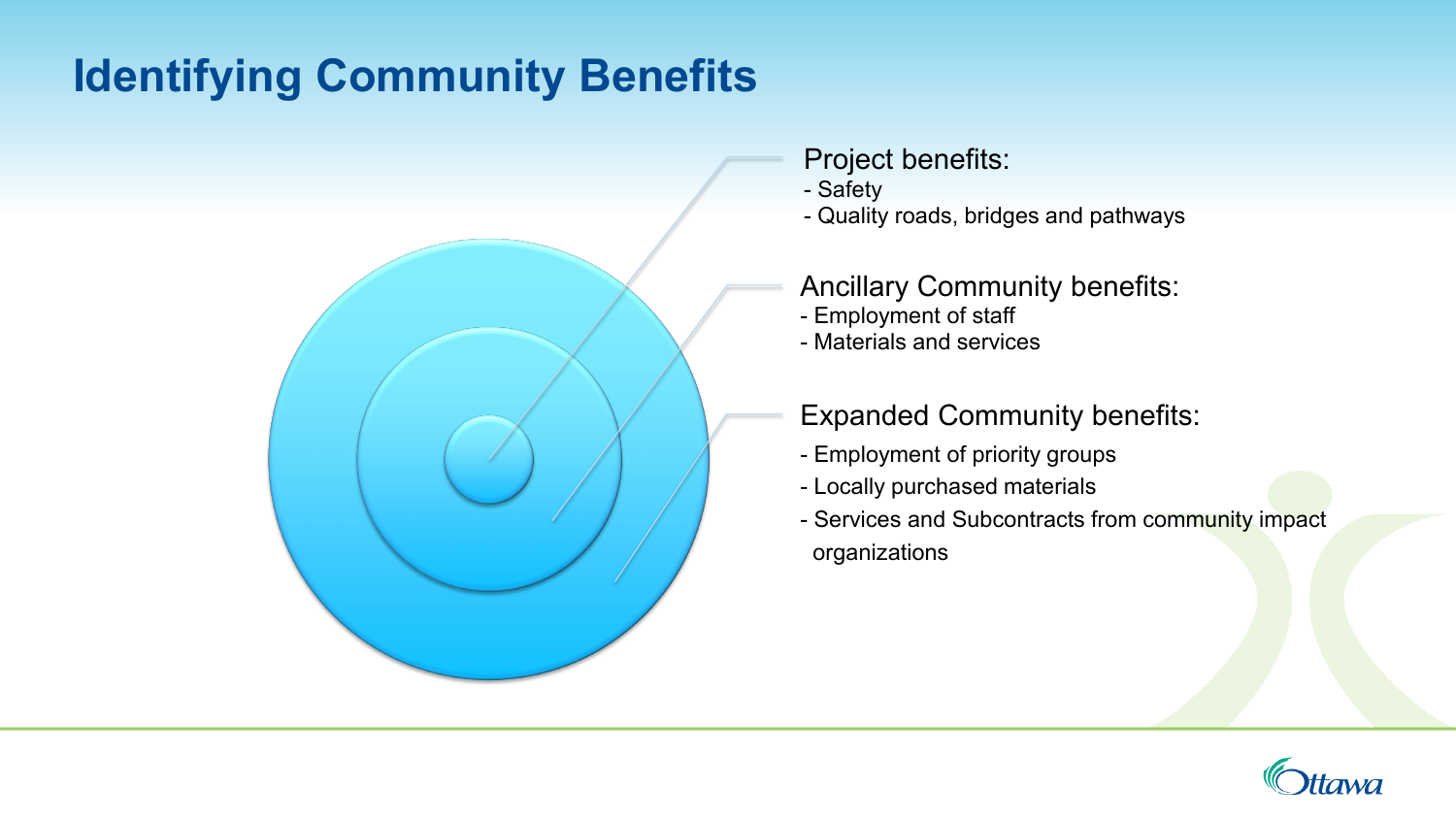## **Federal Community Employment Benefits**

1. Which specific groups will you be targeting during this project? Please select at least 3 target groups from the list below, and provide the % of total hours worked for each of the target groups (i.e., you estimate women will work 10% of total construction hours worked on the project)

| % of Total Hours Worked                                                                                                                                                                                                                                            |  |
|--------------------------------------------------------------------------------------------------------------------------------------------------------------------------------------------------------------------------------------------------------------------|--|
| <b>Enter % of Hours Worked</b>                                                                                                                                                                                                                                     |  |
| <b>Enter % of Hours Worked</b>                                                                                                                                                                                                                                     |  |
| <b>Enter % of Hours Worked</b>                                                                                                                                                                                                                                     |  |
| <b>Enter % of Hours Worked</b>                                                                                                                                                                                                                                     |  |
| <b>Enter % of Hours Worked</b>                                                                                                                                                                                                                                     |  |
| <b>Enter % of Hours Worked</b>                                                                                                                                                                                                                                     |  |
| <b>Enter % of Hours Worked</b>                                                                                                                                                                                                                                     |  |
| What contract dollar value (\$) is expected to be awarded to small-sized, medium-sized and/or social<br>2.<br>enterprises? For target enterprises, estimate the value of construction contracts which you anticipate will<br>be associated with these enterprises. |  |
| <b>Enter amount in dollars</b>                                                                                                                                                                                                                                     |  |
|                                                                                                                                                                                                                                                                    |  |

**Enter amount in dollars** 

**Enter amount in dollars** 

Medium

Social

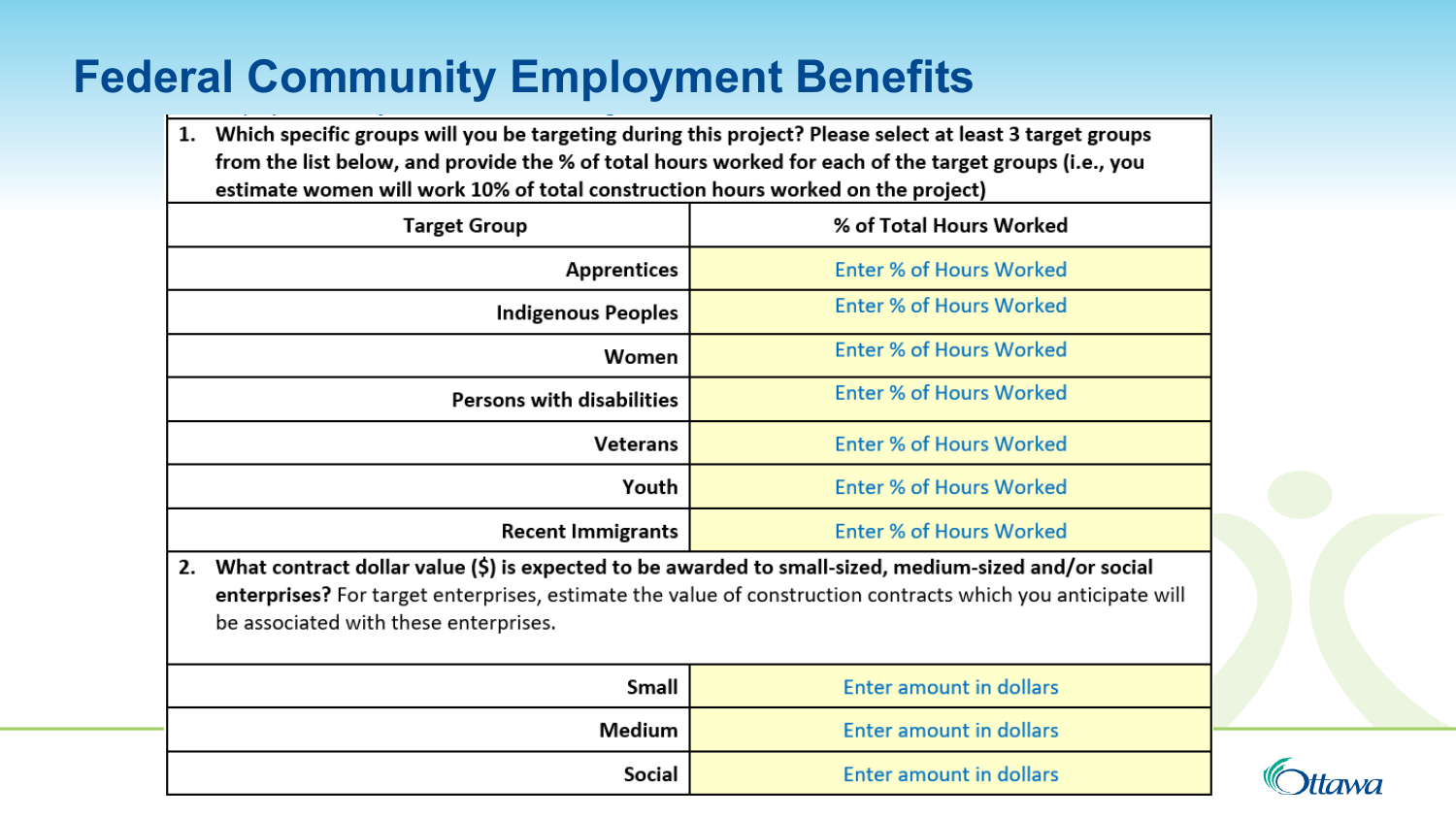#### **Vancouver Example – St. Paul's Hospital**



10% target for local spend

10% target for spend with social enterprises and third-party certified businesses

10% of new employees who live locally and come from equityseeking groups

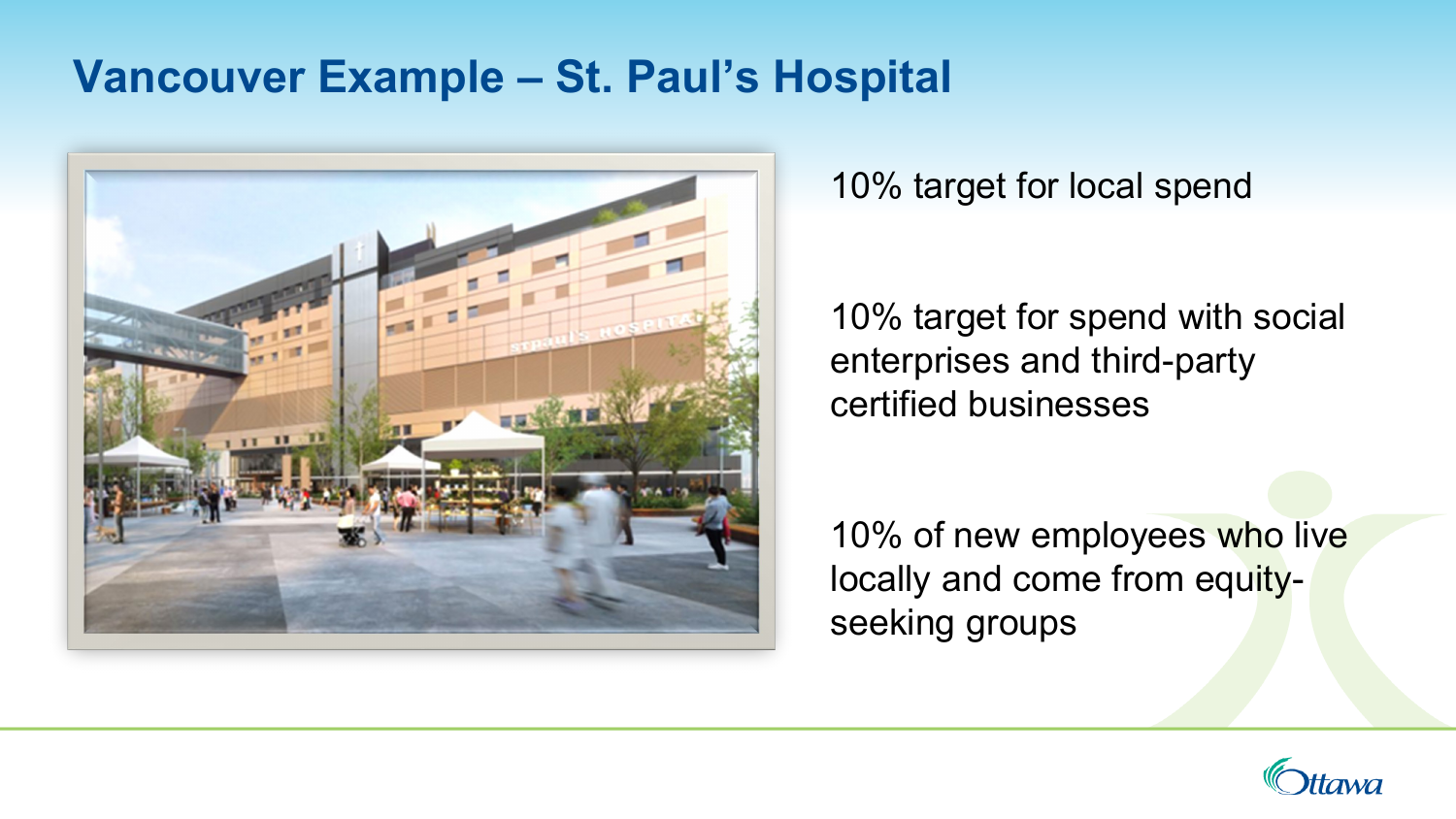#### **Ottawa-based solutions**

- 10% target for local spend
	- Is this tracked? How could this be tracked? Postal codes on invoices, office location or source of materials
- 10% target for spend with social enterprises and third-party certified businesses
	- Simple to track: [Centre for Social Enterprise Development,](https://csedottawa.ca/ottawa-se-directory/) [Buy Social Canada,](https://www.buysocialcanada.com/directories/certified-social-enterprises/?location=null&product=null&value=null) [B Corporations,](https://www.bcorporation.net/en-us/find-a-b-corp/) diverse-owned vendors
	- Site clean up and janitorial services, notice delivery, catering, landscaping, printing services
	- Example: Daalo delivers notices
- 10% of new employees who live locally and come from equity-seeking groups
	- City of Ottawa's Employment and Social Services
	- Ottawa Local Immigration Partnership
	- Tomorrow's Trades

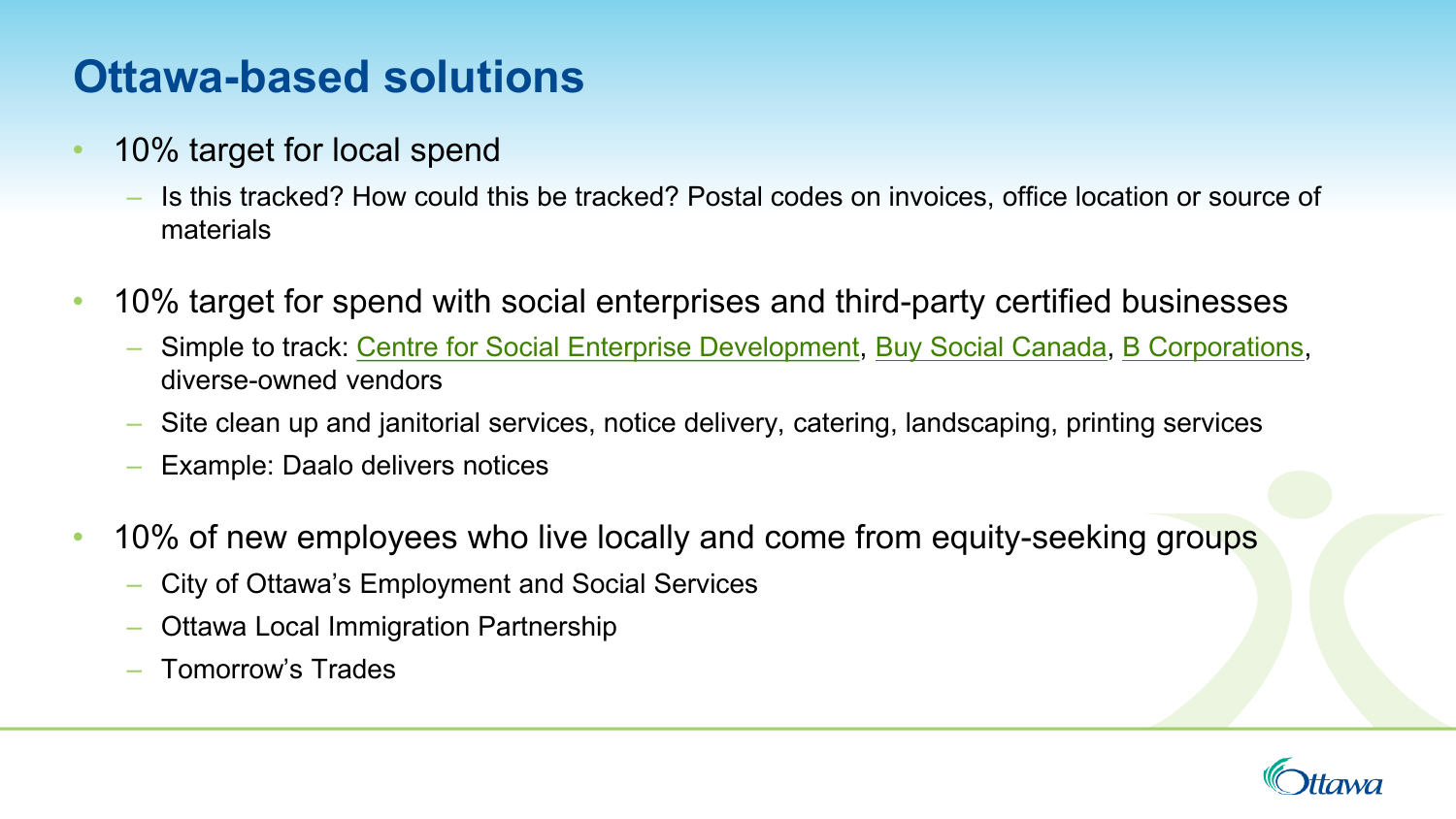#### **FAQs**

### Will the City implement requirements? If so, when?

• Yes. Currently, project by project. In the future, after further consultation.

How will community benefits be implemented?

• Based on project needs and method of contracting

#### What will consultations look like?

• Surveys, working groups, partnership with NCHCA

Will operational standards change?

• No, project standards remain the same